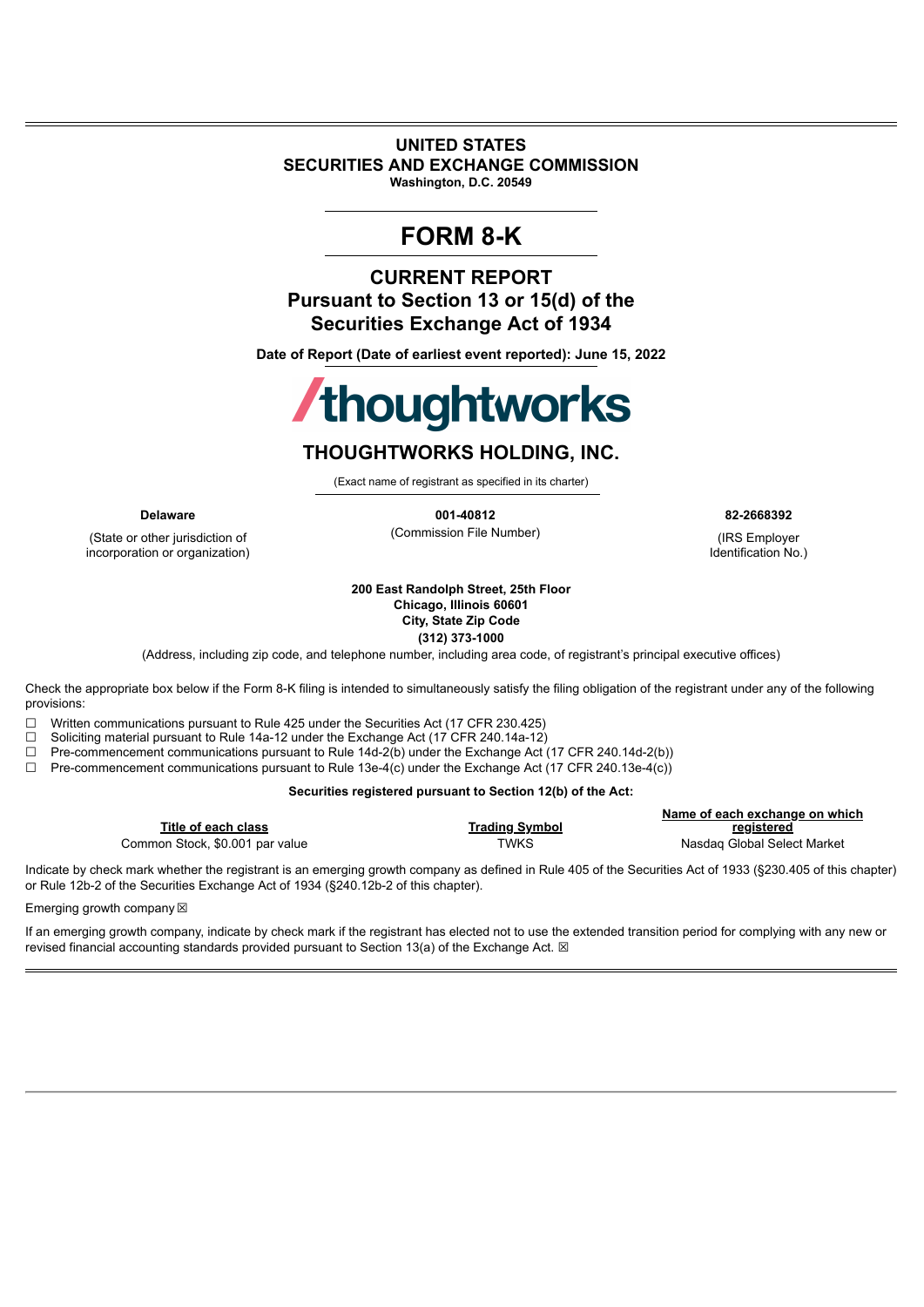#### **Item 5.07 Submission of Matters to a Vote of Security Holders.**

On June 15, 2022, Thoughtworks Holding, Inc. (the "Company") held its 2022 Annual Meeting of Stockholders ("Annual Meeting") exclusively online via live audio webcast. The Company's stockholders voted on two proposals at the Annual Meeting, each of which is described in more detail in the Company's definitive proxy statement filed with the Securities and Exchange Commission on April 29, 2022. At the beginning of the Annual Meeting, holders of 265,647,892 votes of the Company's common stock were represented in person or by proxy at the Annual Meeting, which represented 85.6% of the combined voting power of the shares of common stock, constituting a quorum for the transaction of business at the Annual Meeting.

The matters that were voted on at the Annual Meeting and the final voting results for each matter are set forth below.

#### **Proposal No. 1: Election of Directors**

The following nominees were elected to the Board of Directors:

|              | For         | Withheld   | Broker non-votes |
|--------------|-------------|------------|------------------|
| Jane Chwick  | 243,395,040 | 18,273,152 | 3,979,700        |
| lan Davis    | 240,199,563 | 21,468,629 | 3,979,700        |
| Rohan Haldea | 240,568,234 | 21,099,958 | 3,979,700        |

Our nominees for Class 1 director were elected to serve until either: (i) our Annual Meeting in 2025; (ii) a successor is duly elected and qualified, or (iii) the director's death, resignation or removal from office.

#### Proposal No. 2: Ratify the selection of Ernst & Young, LLP as our independent registered public accounting firm for the fiscal year **ending December 31, 2022.**

| $\sim$<br>'UΙ | Aɑaınst            | Abstain |
|---------------|--------------------|---------|
| 265,485,932   | 55,7<br>- -<br>744 | 106,216 |

The stockholders ratified the appointment of Ernst & Young LLP as the Company's independent registered public accounting firm for the fiscal year ending December 31, 2022.